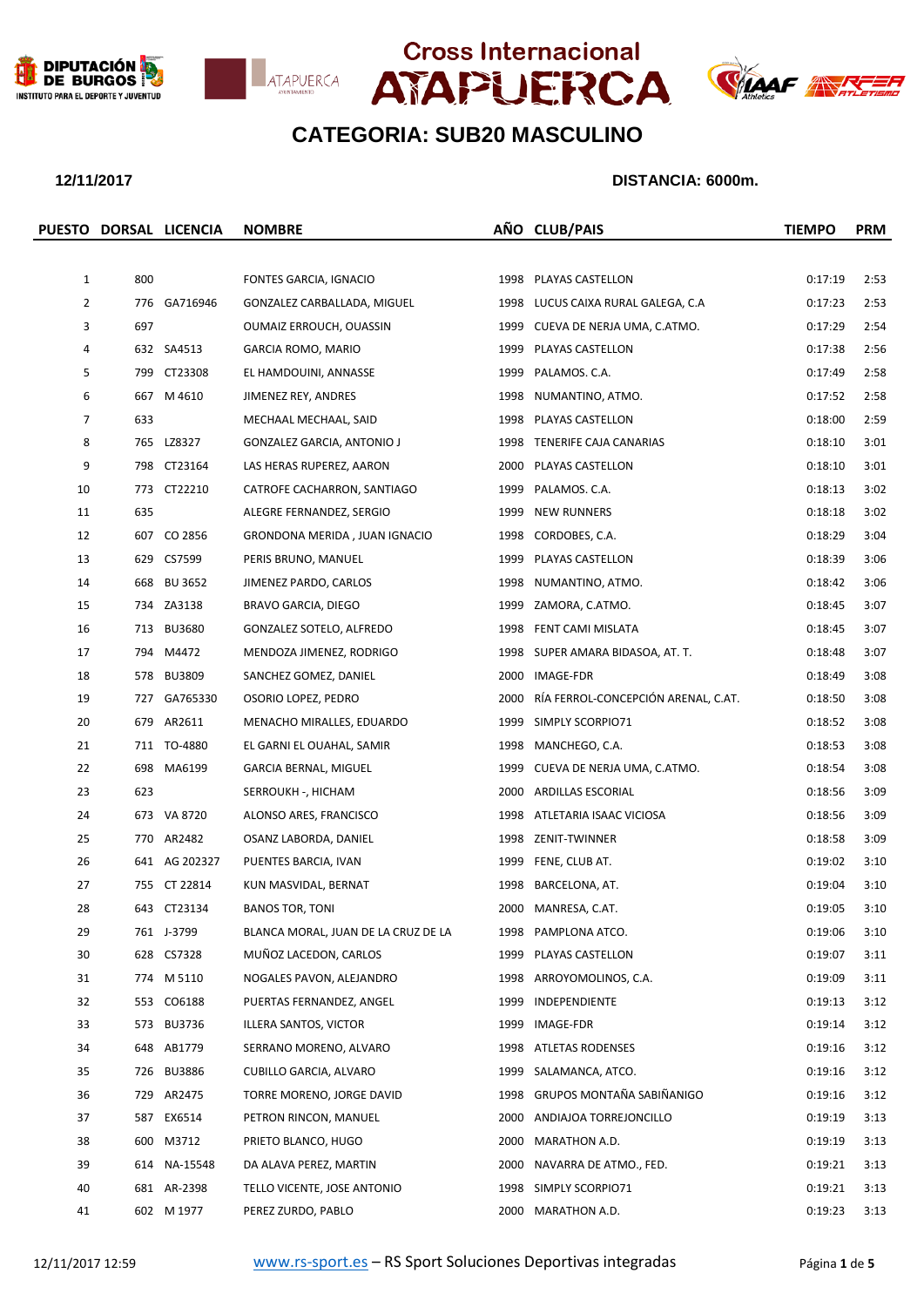







### **12/11/2017 DISTANCIA: 6000m.**

| 42 |     | 596 Na-15033  | ZURBANO GARCIA, DANIEL           |      | 2000 BARANAIN, C.A.              | 0:19:24 | 3:13 |
|----|-----|---------------|----------------------------------|------|----------------------------------|---------|------|
| 43 |     | 771 AR3090    | SEBASTIAN HERNANDEZ, DIEGO       |      | 1999 ZENIT-TWINNER               | 0:19:26 | 3:14 |
| 44 |     | 694 MA-8353   | COMINO MARQUEZ, PABLO            |      | 1998 CUEVA DE NERJA UMA, C.ATMO. | 0:19:26 | 3:14 |
| 45 |     | 788 AB1819    | MUÑOZ DIAZ, ALFONSO              |      | 1998 DIPUTACION, C.ATMO.         | 0:19:27 | 3:14 |
| 46 |     | 661 SA4576    | SANCHEZ MONTEJO, PABLO           | 1999 | VINO TORO CAJA RURAL             | 0:19:27 | 3:14 |
| 47 |     | 606 M-1824    | MARTIN MARTIN, NICOLAS           | 2000 | MARATHON A.D.                    | 0:19:28 | 3:14 |
| 48 |     | 683 V21788    | BELDA VIDAL, FERRAN JOSEP        | 1999 | METASPORT, C.D.                  | 0:19:28 | 3:14 |
| 49 | 676 |               | HERNANDO NOVO, DANIEL            |      | 2000 ATLETARIA ISAAC VICIOSA     | 0:19:29 | 3:14 |
| 50 |     | 790 VA8775    | DIAGO PALOMO, ROBERTO            | 2000 | GIRALDA SPORT, CLUB              | 0:19:29 | 3:14 |
| 51 |     | 622 AV1413    | CABALLERO JIMENEZ, GUZMAN        |      | 1999 VALLADOLID, CLUB ATMO       | 0:19:31 | 3:15 |
| 52 |     | 559 TO4697    | MARTIN PEREZ, DANIEL             | 1999 | INDEPENDIENTE                    | 0:19:34 | 3:15 |
| 53 |     | 598 GA 765396 | RIAL CASTRO, FERNANDO            | 1999 | NARON, C.A.                      | 0:19:39 | 3:16 |
| 54 |     | 738 CT21592   | ESTRADE VILADOMS, ROGER          | 1998 | LLEIDA, V.A.                     | 0:19:39 | 3:16 |
| 55 | 567 |               | LLORET PEREZ, ELGAR              |      | 1998 INDEPENDIENTE               | 0:19:40 | 3:16 |
| 56 | 627 |               | 15062 ORTUNO MUNOZ, ALEJANDRO    |      | 1999 PLAYAS CASTELLON            | 0:19:41 | 3:16 |
| 57 |     | 634 GR4955    | SERRANO DUQUE, ANDRES            |      | 1998 PLAYAS CASTELLON            | 0:19:45 | 3:17 |
| 58 |     | 795 SA100270  | PRIETO SANCHEZ, RAUL             | 1999 | IANUARIUS DE SALAMANCA           | 0:19:46 | 3:17 |
| 59 |     | 670 A11010    | LOPEZ OLTRA, IVAN ANDREAS        |      | 2000 XATIVA, C.ATME.             | 0:19:48 | 3:17 |
| 60 |     | 664 07114     | DIAZ RUBIO, DENIS                |      | 1998 UNIVERSIDAD OVIEDO          | 0:19:51 | 3:18 |
| 61 |     | 663 VI3510    | LOPEZ DE VERGARA CALLES, ASIER   | 1998 | EL PRADO, C.A.                   | 0:19:53 | 3:18 |
| 62 |     | 615 NA-15568  | RUIZ ULLATE, ESTANISLAO NICOLAS  | 2000 | NAVARRA DE ATMO., FED.           | 0:19:54 | 3:18 |
| 63 |     | 792 AV100794  | ARANGUENA PINILLA, GONZALO       |      | 2000 GIRALDA SPORT, CLUB         | 0:19:55 | 3:19 |
| 64 |     | 611 NA-15085  | ARMAÑANZAS SAYES, MIKEL          | 2000 | NAVARRA DE ATMO., FED.           | 0:19:58 | 3:19 |
| 65 |     | 601 M9868     | MEJIA INAREJOS, DIEGO            | 2000 | MARATHON A.D.                    | 0:19:58 | 3:19 |
| 66 |     | 662 SG4072    | <b>CUBO HIJOSA, ALBERTO</b>      | 1998 | VINO TORO CAJA RURAL             | 0:19:59 | 3:19 |
| 67 |     | 616 NA-14767  | DOMINGUEZ CALVO, ARTURO          |      | 1998 NAVARRA DE ATMO., FED.      | 0:20:00 | 3:19 |
| 68 |     | 772 AR3301    | TOLOSA AGUELO, DANIEL            | 2000 | ZENIT-TWINNER                    | 0:20:00 | 3:19 |
| 69 |     | 695 H 3929    | MASCARENA ROMERO, NACHO YIGERMAL |      | 1998 CUEVA DE NERJA UMA, C.ATMO. | 0:20:01 | 3:20 |
| 70 |     | 605 m1547     | TABERA MARTIN, JUAN PEDRO        |      | 2000 MARATHON A.D.               | 0:20:01 | 3:20 |
| 71 | 704 |               | GONZALEZ LOBATO, CARLOS          |      | 2000 CLINICA FERTILIDAD VELEZ    | 0:20:02 | 3:20 |
| 72 |     | 797 BU3931    | SALDAÑA VELEZ, ADRIAN            |      | 1998 UBU-CAMPOS DE CASTILLA      | 0:20:06 | 3:20 |
| 73 |     | 554 CT23370   | SAEZ SADORNIL, CARLOS            | 1999 | INDEPENDIENTE                    | 0:20:08 | 3:21 |
| 74 |     | 769 AR3555    | FERNANDEZ GONZALEZ, MANUEL       | 2000 | ZENIT-TWINNER                    | 0:20:10 | 3:21 |
| 75 | 655 |               | ORIVE VIDAL, PAU                 | 2000 | CANALETES-SAN MARTI, C.A.        | 0:20:14 | 3:22 |
| 76 | 782 | BI20135       | GOITIA OMAECHEBARRIA, MIKEL      | 1999 | <b>GERNIKA ATMO. TALDEA</b>      | 0:20:14 | 3:22 |
| 77 |     | 706 CU-1881   | SANCHEZ DE LA TORRE, CARLOS      | 1999 | MANCHEGO, C.A.                   | 0:20:17 | 3:22 |
| 78 |     | 577 BU4035    | MEDEL RODRIGUEZ, DIEGO           | 2000 | IMAGE-FDR                        | 0:20:20 | 3:23 |
| 79 |     | 574 BU3982    | LOPEZ SANTAMARIA, ROBERTO        | 1999 | IMAGE-FDR                        | 0:20:22 | 3:23 |
| 80 | 787 | CT21137       | RODRIGUEZ COCA, MARC             | 1998 | UNIO COLOMECA ATLETISME          | 0:20:24 | 3:23 |
| 81 |     | 586 TRAMITE   | MARTIN SANCHEZ, ERIC             |      | 1999 ALONA MENDI                 | 0:20:24 | 3:23 |
| 82 | 747 |               | GURPEGUI GARCIA, JAVIER          | 2000 | VALLADOLID, RACING               | 0:20:25 | 3:24 |
| 83 |     | 742 S10409    | VILLAZON SOSA, BRUNO             |      | 2000 PIELAGOS                    | 0:20:25 | 3:24 |
| 84 | 640 | AG 2023280    | RUIZ BRAGE, MARCOS               | 1998 | FENE, CLUB AT.                   | 0:20:25 | 3:24 |
| 85 |     | 666 CT24729   | RODRIGUEZ MATUTE, VICTOR         |      | 2000 OLESA, C.A.                 | 0:20:27 | 3:24 |
|    |     |               |                                  |      |                                  |         |      |

12/11/2017 12:59 [www.rs-sport.es](http://www.rs-sport.es/) – RS Sport Soluciones Deportivas integradas Página **2** de **5**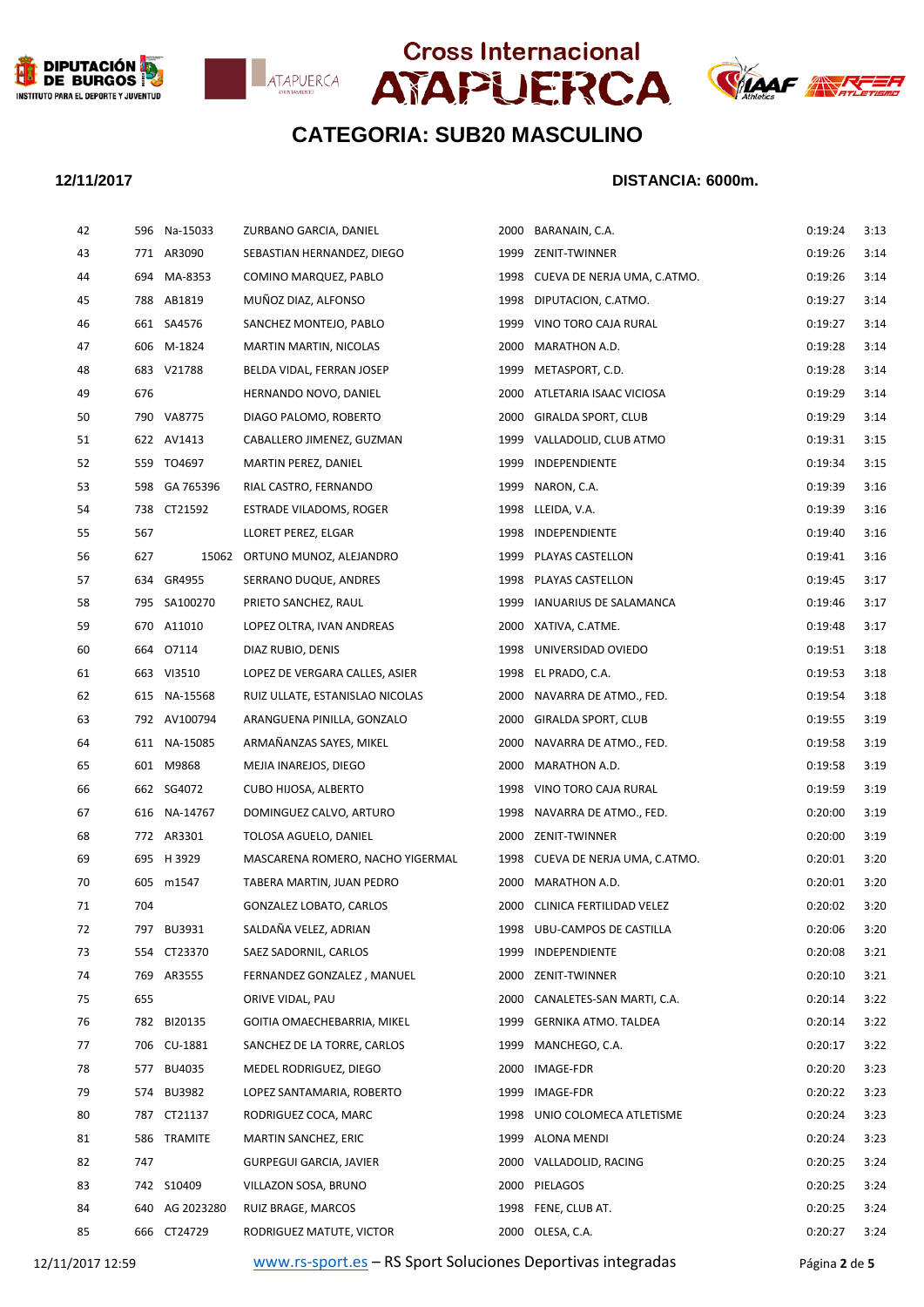







### **12/11/2017 DISTANCIA: 6000m.**

| 86  | 789 | VA8776       | RODILANA CALDERON, JESUS       | 2000 | GIRALDA SPORT, CLUB              | 0:20:30 | 3:24 |
|-----|-----|--------------|--------------------------------|------|----------------------------------|---------|------|
| 87  | 636 |              | CAÑON CAÑON, MANUEL            | 1998 | <b>NEW RUNNERS</b>               | 0:20:31 | 3:25 |
| 88  |     | 699 MA-5237  | VEGA REINA, JUAN ANTONIO       | 1999 | CUEVA DE NERJA UMA, C.ATMO.      | 0:20:31 | 3:25 |
| 89  | 753 |              | TABOAS RIVAS, MIGUEL           | 1999 | VAL MIÑOR, S.A.                  | 0:20:31 | 3:25 |
| 90  |     | 658 SO3235   | ARANDA MADURGA, DIEGO          | 2000 | SORIA CAJA RURAL, CLUB ATMO      | 0:20:32 | 3:25 |
| 91  |     | 766 V 21389  | MORANT PALLARDO, JOSEP LLUIS   | 1999 | <b>VALENCIA ESPORTS</b>          | 0:20:32 | 3:25 |
| 92  |     | 651 S10982   | LAVIN BRINGAS, RUBEN           | 1999 | CAMARGO RIA DEL CARMEN           | 0:20:37 | 3:26 |
| 93  |     | 612 NA-15272 | SANZ IRISARRI, PACO            | 1999 | NAVARRA DE ATMO., FED.           | 0:20:37 | 3:26 |
| 94  |     | 610 NA-15029 | ZUGASTI ASIN, MARTIN           | 2000 | NAVARRA DE ATMO., FED.           | 0:20:39 | 3:26 |
| 95  |     | 618 AV1508   | ENCINAR BLAZQUEZ, JUAN         | 2000 | PUENTE ROMANILLOS, CLUB          | 0:20:39 | 3:26 |
| 96  |     | 684 M9610    | CADENAS POZO, ALEJANDRO        | 2000 | FUENLABRADA, ESC.ATMO.           | 0:20:40 | 3:26 |
| 97  |     | 647 m2658    | CAMARA DIAZ, MOISES            | 2000 | ALCORCON, CLUB ATMO.             | 0:20:40 | 3:26 |
| 98  |     | 791 SG4152   | MATARRANZ GONZALEZ, FERNANDO   | 2000 | GIRALDA SPORT, CLUB              | 0:20:40 | 3:26 |
| 99  |     | 709 TO-4910  | <b>GOMEZ MARTINEZ, RICARDO</b> | 1998 | MANCHEGO, C.A.                   | 0:20:41 | 3:26 |
| 100 |     | 677 M 3442   | <b>GOMEZ MORENO, DANIEL</b>    | 1998 | CIUDAD DE RIVAS, C.D.            | 0:20:41 | 3:26 |
| 101 | 590 |              | PEREZ FERNANDEZ, CARLOS        | 1998 | AÑARES RIOJA                     | 0:20:42 | 3:26 |
| 102 | 758 |              | MERINO TEBA, SERGIO            | 1999 | COLMENAR VIEJO, ATMO             | 0:20:42 | 3:26 |
| 103 |     | 721 SS 20684 | LARREA ARANGUREN, AIMAR        | 2000 | GOIERRI GARAIA, ATMO             | 0:20:46 | 3:27 |
| 104 | 756 |              | PLA ESTEBANEZ, LORENZO         | 2000 | COLMENAR VIEJO, ATMO             | 0:20:47 | 3:27 |
| 105 | 588 |              | ANOUD BLANCO, OMAR             | 2000 | AÑARES RIOJA                     | 0:20:48 | 3:27 |
| 106 | 589 |              | MARUGAN MATEY, ANGEL           | 1998 | AÑARES RIOJA                     | 0:20:49 | 3:28 |
| 107 |     | 671 AB1871   | ROSA CAASANOVA, OSCAR          |      | 1998 XATIVA, C.ATME.             | 0:20:50 | 3:28 |
| 108 | 752 |              | VILLAR CORRALES, JOSE          | 1999 | VAL MIÑOR, S.A.                  | 0:20:51 | 3:28 |
| 109 |     | 696 GR-4954  | MANZANO ARREDONDO, CARLOS      | 1998 | CUEVA DE NERJA UMA, C.ATMO.      | 0:20:52 | 3:28 |
| 110 |     | 675 VA 8697  | ABRIL LORENZO, ELIAS           | 2000 | ATLETARIA ISAAC VICIOSA          | 0:20:53 | 3:28 |
| 111 |     | 645 M3487    | OTERO CRESPO, SAMUEL           | 2000 | ALCORCON, CLUB ATMO.             | 0:20:54 | 3:28 |
| 112 |     | 714 M5681    | DIAZ DEL CAMPO RUIZ, JESUS     | 1998 | ALCOBENDAS-CLINICA MENORCA, C.A. | 0:20:54 | 3:28 |
| 113 |     | 665 A 10599  | POLO GARCIA, JAVIER            |      | 1998 SAFOR DELIKIA, C.A.         | 0:20:55 | 3:29 |
| 114 |     | 672 07183    | CABANAS REGUERA, ANGEL         | 2000 | LLANERA, ATMO.                   | 0:20:55 | 3:29 |
| 115 |     | 777 NA15395  | NIEVA MORACHO, JOSU            |      | 2000 GRUPOMPLEO PAMPLONA AT.     | 0:20:56 | 3:29 |
| 116 | 720 |              | GILABERT LOPEZ, SANTIAGO       |      | 2000 SPRINT, A.D.                | 0:20:57 | 3:29 |
| 117 |     | 693 SG-4233  | <b>MARTIN ARRIBAS, CARLOS</b>  | 1998 | VENTA MAGULLO-SEGOVIA            | 0:20:58 | 3:29 |
| 118 |     | 785 BI20152  | BADIOLA GARITAONAINDIA, AGER   | 2000 | GERNIKA ATMO. TALDEA             | 0:20:59 | 3:29 |
| 119 |     | 644 M1005    | LOPEZ MOLLONS, AARON           | 2000 | ALCORCON, CLUB ATMO.             | 0:21:00 | 3:29 |
| 120 | 657 |              | VAZQUEZ ROS, DANIEL            | 2000 | CANALETES-SAN MARTI, C.A.        | 0:21:00 | 3:29 |
| 121 | 754 |              | ALVAREZ FARINA, VICTOR         | 1999 | VAL MIÑOR, S.A.                  | 0:21:00 | 3:29 |
| 122 | 638 |              | EL JAOUADI, JAMIL              | 2000 | <b>NEW RUNNERS</b>               | 0:21:01 | 3:30 |
| 123 |     | 621 VA 8841  | GONZALEZ MUNOZ, PABLO          | 2000 | VALLADOLID, CLUB ATMO            | 0:21:02 | 3:30 |
| 124 |     | 613 NA-15089 | SOLCHAGA IBAÑEZ, BEFEKADU      | 2000 | NAVARRA DE ATMO., FED.           | 0:21:07 | 3:31 |
| 125 |     | 608 CO 2012  | RUIZ MUNOZ, FRANCISCO JOSE     | 1999 | CORDOBES, C.A.                   | 0:21:08 | 3:31 |
| 126 | 764 |              | MARTIN DIAZ, JAVIER            | 2000 | GRUPO OASIS, C.ATMO              | 0:21:11 | 3:31 |
| 127 |     | 690 AR-2738  | MARTIN CHICHARRO, PABLO        | 2000 | LA SALLE-CAJA RURAL DE TERUEL    | 0:21:13 | 3:32 |
| 128 |     | 762 S10995   | FERNANDEZ ORTEGO, ANGEL        | 1998 | ESPAÑA DE CUETO, ATCO.           | 0:21:14 | 3:32 |
| 129 |     | 582 BU4193   | SAIZ ORTIZ, ALVARO             | 2000 | IMAGE-FDR                        | 0:21:15 | 3:32 |
|     |     |              |                                |      |                                  |         |      |

12/11/2017 12:59 [www.rs-sport.es](http://www.rs-sport.es/) – RS Sport Soluciones Deportivas integradas Página **3** de **5**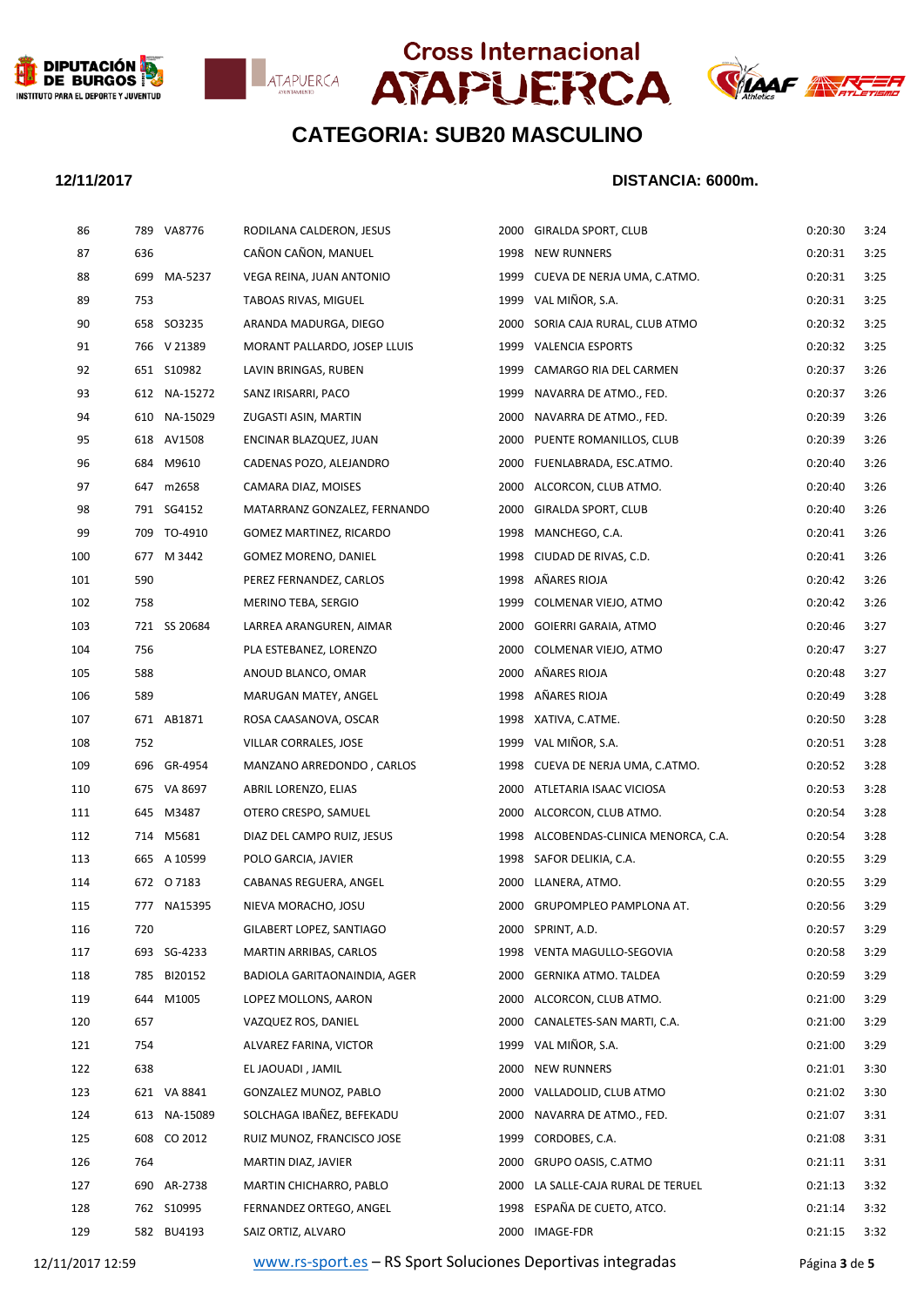







### **12/11/2017 DISTANCIA: 6000m.**

| 130              | 759 |                | MARTIN MARTIN, JAIME                                        |      | 1999 COLMENAR VIEJO, ATMO            | 0:21:17       | 3:32 |
|------------------|-----|----------------|-------------------------------------------------------------|------|--------------------------------------|---------------|------|
| 131              |     | 617 NA-14835   | LIZOAIN COTANDA, ARITZ                                      |      | 1998 NAVARRA DE ATMO., FED.          | 0:21:19       | 3:33 |
| 132              |     | 796 SA100312   | MARTIN PEÑA, JOAQUIN                                        |      | 2000 IANUARIUS DE SALAMANCA          | 0:21:24       | 3:33 |
| 133              | 691 |                | HAISSOUF TALBI, AMINE                                       |      | 1998 DURANGALDEA RUNNING             | 0:21:30       | 3:34 |
| 134              |     | 780 SA4829     | <b>GALLEGO BARRIOS, MIGUEL</b>                              |      | 1998 VELSALAMANCA                    | 0:21:35       | 3:35 |
| 135              | 746 |                | CALVO HERRERO, ALEJANDRO                                    |      | 2000 VALLADOLID, RACING              | 0:21:35       | 3:35 |
| 136              |     | 703 A 11498    | MORENO GARCIA, JOSE                                         |      | 2000 CREVILLENT, C.A.                | 0:21:38       | 3:36 |
| 137              |     | 705 SE7385     | TAMAYO HERRERA, RAMON                                       |      | 2000 CLINICA FERTILIDAD VELEZ        | 0:21:39       | 3:36 |
| 138              | 592 |                | MONTERO CAMPOS, ANDONI                                      | 2000 | BARRUTIA ATMO. ELKARTEA              | 0:21:41       | 3:36 |
| 139              |     | 786 O-8029     | RUIZ MARBAN, HUGO                                           |      | 2000 OVIEDO ATLETISMO                | 0:21:43       | 3:37 |
| 140              | 637 |                | GANDARILLAS ARGÜËLLO, ENRIQUE                               |      | 2000 NEW RUNNERS                     | 0:21:43       | 3:37 |
| 141              | 625 |                | APARICIO PROPIOS, OSCAR                                     |      | 2000 ARDILLAS ESCORIAL               | 0:21:44       | 3:37 |
| 142              |     | 719 A11002     | NAVARRO CRESPO, JAIME                                       |      | 1998 APOLANA, C.A.                   | 0:21:47       | 3:37 |
| 143              |     | 585 BU3945     | DE LOS MOZOS DELGADO, ALVARO                                |      | 1999 IMAGE-FDR                       | 0:21:53       | 3:38 |
| 144              |     | 728 GA765646   | SAIDI BELHAJ, AZZIZ                                         | 2000 | RÍA FERROL-CONCEPCIÓN ARENAL, C.AT.  | 0:21:54       | 3:38 |
| 145              |     | 599 BU4014     | ALBARRAN HERRERO, ALFONSO                                   |      | 1998 ARANDA CONDADO DE HAZA-IBERCAJA | 0:21:57       | 3:39 |
| 146              |     | 680 NA-TRAMITE | AGUADO FERNANDEZ, ELISEO                                    |      | 1998 SIMPLY SCORPIO71                | 0:22:00       | 3:39 |
| 147              |     | 710 TO-4879    | BENOMAR BENSLAIMAN, MONIR                                   |      | 1998 MANCHEGO, C.A.                  | 0:22:01       | 3:40 |
| 148              | 750 |                | FERNANDEZ-ARROYO WATSON, DANIEL                             |      | 1999 VAL MIÑOR, S.A.                 | 0:22:06       | 3:40 |
| 149              |     | 712 M3395      | LOPEZ BRICIO, DAVID                                         |      | 1998 MORATALAZ, A.A.                 | 0:22:08       | 3:41 |
| 150              | 557 |                | LOZANO ABAD, JESUS                                          |      | 2000 INDEPENDIENTE                   | 0:22:08       | 3:41 |
| 151              |     | 735 ZA100720   | MARTIN SAMPEDRO, MANUEL                                     |      | 1998 ZAMORA, C.ATMO.                 | 0:22:16       | 3:42 |
| 152              | 626 |                | APARICIO PROPIOS, IVAN                                      |      | 2000 ARDILLAS ESCORIAL               | 0:22:17       | 3:42 |
| 153              |     | 685 M9372      | LOSANEZ MORENO, JESUS MARIA                                 |      | 2000 FUENLABRADA, ESC.ATMO.          | 0:22:21       | 3:43 |
| 154              |     | 682 TO 57238   | PARAMO IGLESIAS, GUILLERMO                                  |      | 2000 TRAININGREY TELLO               | 0:22:24       | 3:43 |
| 155              |     | 581 BU4188     | CARCEDO FERNANDEZ, DAVID                                    |      | 2000 IMAGE-FDR                       | 0:22:25       | 3:44 |
| 156              |     | 620 VA 8842    | PEREZ DEL RIO, CARLOS                                       |      | 2000 VALLADOLID, CLUB ATMO           | 0:22:26       | 3:44 |
| 157              |     | 715 SO3242     | ALMAZAN CORREDOR, JORGE                                     |      | 2000 POLITECNICO DE SORIA            | 0:22:33       | 3:45 |
| 158              | 594 |                | ORTEGA BALEIRON, DANIEL                                     |      | 1998 BARRUTIA ATMO. ELKARTEA         | 0:22:36       | 3:45 |
| 159              |     | 575 BU4212     | REDONDO BASURTO, GONZALO                                    |      | 1999 IMAGE-FDR                       | 0:22:39       | 3:46 |
| 160              |     | 652 SR2012     | <b>ISA MARTINEZ, ANGEL</b>                                  |      | 1999 CAMARGO RIA DEL CARMEN          | 0:22:39       | 3:46 |
| 161              | 751 |                | FIGUEROA COMESANA, PABLO                                    |      | 1999 VAL MIÑOR, S.A.                 | 0:22:41       | 3:46 |
| 162              | 646 | M5637          | SALAS HERNANDEZ, MARIO                                      | 2000 | ALCORCON, CLUB ATMO.                 | 0:22:41       | 3:46 |
| 163              | 749 |                | FERNANDEZ VICENTE, ANXO                                     |      | 1999 VAL MIÑOR, S.A.                 | 0:22:47       | 3:47 |
| 164              | 624 |                | APARICIO PROPIOS, AITOR                                     | 2000 | ARDILLAS ESCORIAL                    | 0:22:50       | 3:48 |
| 165              | 593 |                | ARRANZ DE MIGUEL, ANDONI                                    | 2000 | BARRUTIA ATMO. ELKARTEA              | 0:22:51       | 3:48 |
| 166              | 656 |                | SANCHEZ NOVENSA, JOEL                                       | 2000 | CANALETES-SAN MARTI, C.A.            | 0:22:51       | 3:48 |
| 167              |     | 736 ZA100748   | MARTIN MIELGO, PABLO                                        |      | 1998 ZAMORA, C.ATMO.                 | 0:22:58       | 3:49 |
| 168              | 688 | M 9379         | COSME SALAZAR, JOHANN JERSON                                | 1999 | FUENLABRADA, ESC.ATMO.               | 0:23:01       | 3:50 |
| 169              | 732 |                | ORTIZ CABELLO, ANATOLI                                      |      | 1998 TORRELAVEGA, ATMO.              | 0:23:06       | 3:50 |
| 170              | 689 | AR-3261        | MARTINEZ MONTOLIO, ALEJANDRO                                | 2000 | LA SALLE-CAJA RURAL DE TERUEL        | 0:23:17       | 3:52 |
| 171              | 558 |                | DE LA CAMARA CUNADO, DIEGO                                  | 1999 | INDEPENDIENTE                        | 0:23:23       | 3:53 |
| 172              | 563 |                | KRAWZOFF RAMIREZ, JUAN NICOLAS                              | 2000 | INDEPENDIENTE                        | 0:23:29       | 3:54 |
| 173              | 745 |                | CAÑAS TRIGUEROS, EDUARDO                                    |      | 2000 VALLADOLID, RACING              | 0:23:32       | 3:55 |
| 12/11/2017 12:59 |     |                | www.rs-sport.es - RS Sport Soluciones Deportivas integradas |      |                                      | Página 4 de 5 |      |